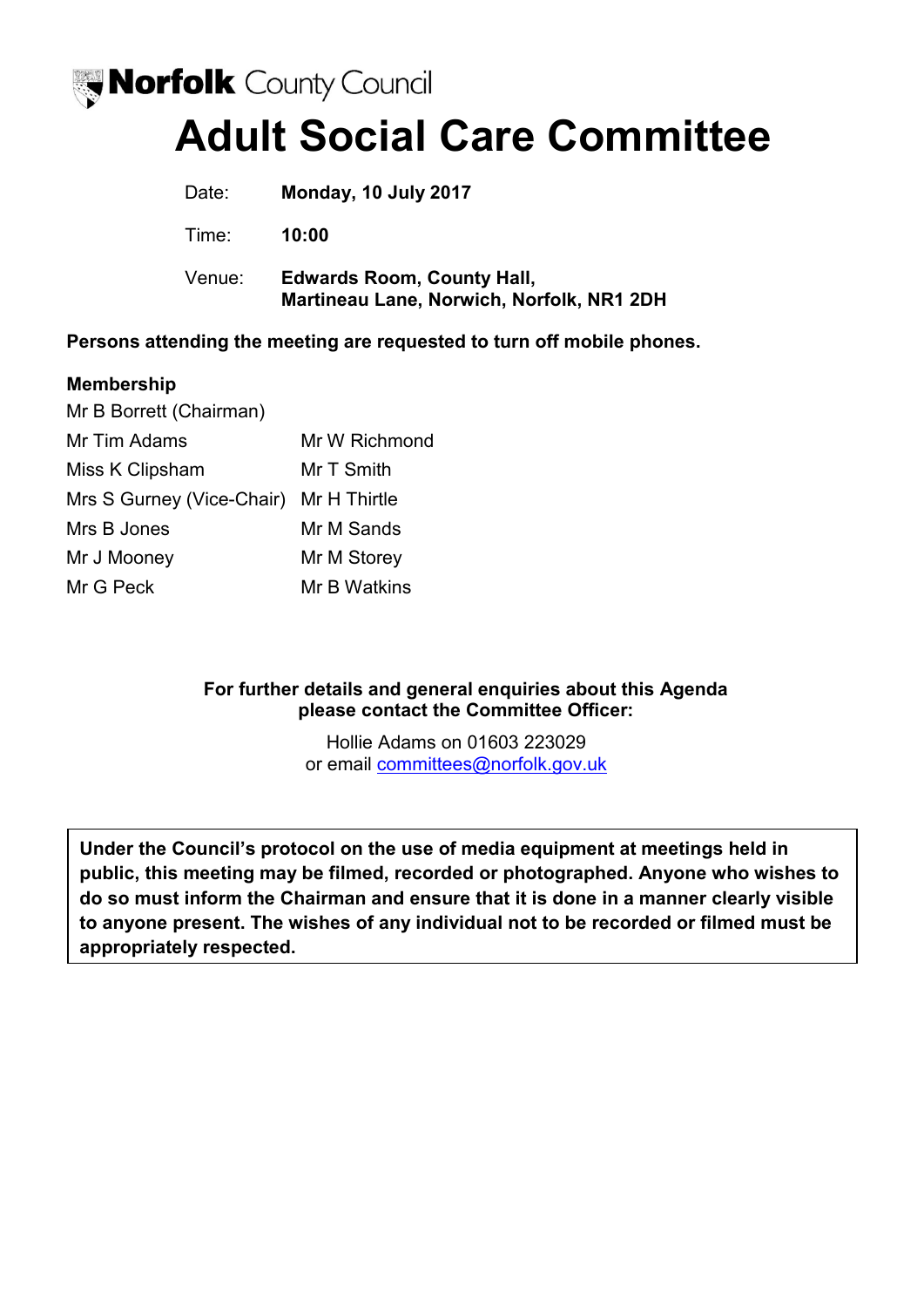# **1. To receive apologies and details of any substitute members attending**

# **2. Minutes**

To confirm the minutes of the meeting held on the 19 June 2017.

# **3. Declarations of Interest**

 If you have a **Disclosable Pecuniary Interest** in a matter to be considered at the meeting and that interest is on your Register of Interests you must not speak or vote on the matter.

If you have a **Disclosable Pecuniary Interest** in a matter to be considered at the meeting and that interest is not on your Register of Interests you must declare that interest at the meeting and not speak or vote on the matter

In either case you may remain in the room where the meeting is taking place. If you consider that it would be inappropriate in the circumstances to remain in the room, you may leave the room while the matter is dealt with.

If you do not have a Disclosable Pecuniary Interest you may nevertheless have an **Other Interest** in a matter to be discussed if it affects

- your well being or financial position
- that of your family or close friends
- that of a club or society in which you have a management role

that of another public body of which you are a member to a greater extent than others in your ward.

If that is the case then you must declare such an interest but can speak and vote on the matter.

# **4. Any items of business the Chairman decides should be considered as a matter of urgency**

#### **5. Public QuestionTime**

Fifteen minutes for questions from members of the public of which due notice has been given.

Please note that all questions must be received by the Committee Team ([committees@norfolk.gov.uk\)](mailto:committees@norfolk.gov.uk) by **5pm Wednesday 5 July 2017.** 

For guidance on submitting public question, please visit [www.norfolk.gov.uk/what-we-do-and-how-we-work/councillors](http://www.norfolk.gov.uk/what-we-do-and-how-we-work/councillors-meetings-decisions-and-elections/committees-agendas-and-recent-decisions/ask-a-question-to-a-committee)[meetings-decisions-and-elections/committees-agendas-and-recent](http://www.norfolk.gov.uk/what-we-do-and-how-we-work/councillors-meetings-decisions-and-elections/committees-agendas-and-recent-decisions/ask-a-question-to-a-committee)[decisions/ask-a-question-to-a-committee](http://www.norfolk.gov.uk/what-we-do-and-how-we-work/councillors-meetings-decisions-and-elections/committees-agendas-and-recent-decisions/ask-a-question-to-a-committee)

**Page 5**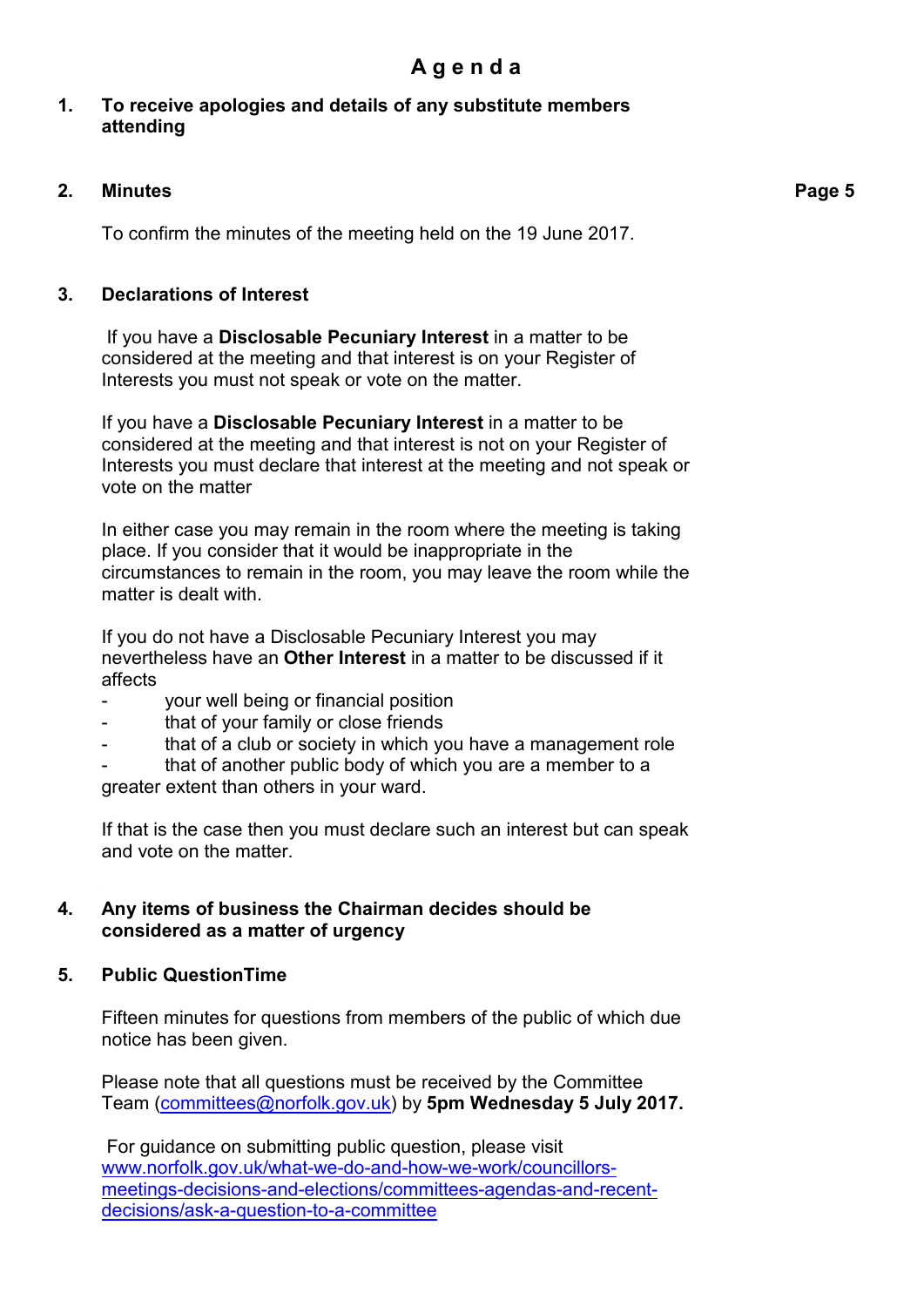| 6.  | <b>Local Member Issues/ Member Questions</b>                                                                                             |         |
|-----|------------------------------------------------------------------------------------------------------------------------------------------|---------|
|     | Fifteen minutes for local member to raise issues of concern of which<br>due notice has been given.                                       |         |
|     | Please note that all questions must be received by the Committee<br>Team (committees@norfolk.gov.uk) by 5pm on Wednesday 5 July<br>2017. |         |
| 7.  | <b>Chairman's Update</b>                                                                                                                 |         |
|     | Verbal update by Cllr Bill Borrett                                                                                                       |         |
| 8.  | Update from Members of the Committee regarding any internal<br>and external bodies that they sit on.                                     |         |
| 9.  | <b>Executive Director's Update</b>                                                                                                       |         |
|     | Verbal Update by the Executive Director of Adult Social Services                                                                         |         |
| 10. | <b>Adult Social Care Finance Monitoring Report Period 2 (May) 2017-</b><br>18                                                            | Page 12 |
|     | A report by the Executive Director of Adult Social Services                                                                              |         |
|     | 11. Additional Social Care Funding                                                                                                       | Page 34 |
|     | A report by the Executive Director of Adult Social Services                                                                              |         |
| 12. | Promoting Independence progress and actions for 2017/18                                                                                  | Page 48 |
|     | A report by the Executive Director of Adult Social Services                                                                              |         |
| 13. | <b>Learning Disabilities and Autistic Spectrum Disorder</b>                                                                              | Page 71 |
|     | A report by the Executive Director of Adult Social Services                                                                              |         |
| 14. | <b>Market Position Statement 2017/18</b>                                                                                                 | Page 79 |
|     | A report by the Executive Director of Adult Social Services                                                                              |         |

or view the Constitution at [www.norfolk.gov.uk.](http://www.norfolk.gov.uk/)

# **Group Meetings**

| Conservative | 9:00am Leader's Office, Ground Floor                                |
|--------------|---------------------------------------------------------------------|
| Labour       | 9:00am Labour Group Room, Ground Floor                              |
|              | Liberal Democrats 9:00am Liberal Democrats Group Room, Ground Floor |